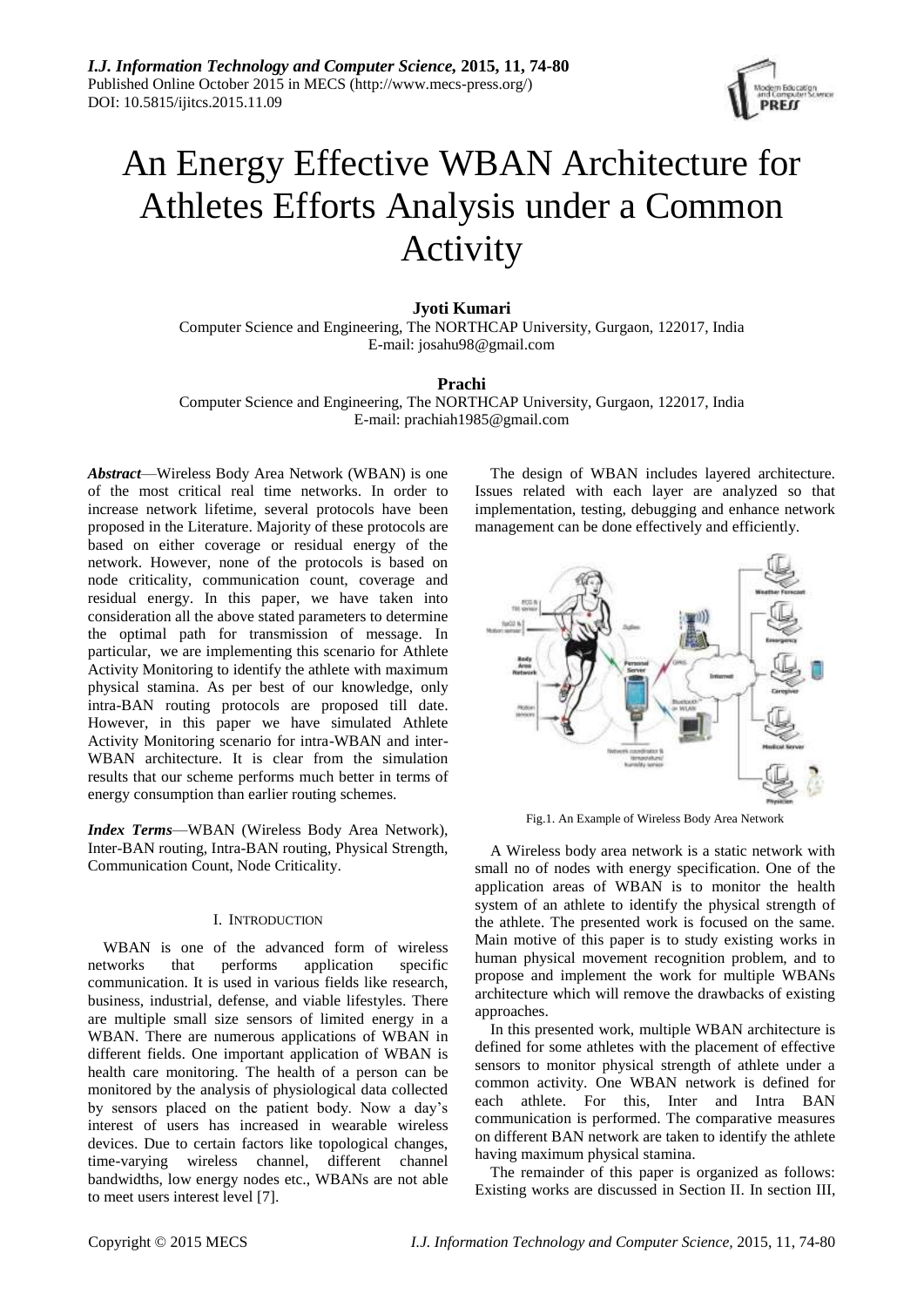proposed work is presented. Section IV presents the network design of the presented work. Comparative analysis of existing routing approach and the proposed algorithm is presented in the section V. Finally, in section VI paper is concluded with future scope.

## II. LITERATURE SURVEY

Lots of works is already done by different researchers for body area network to optimize the capabilities under different aspects. These aspects include the architectural improvement, localization improvement, routing approaches etc. Some of such work is defined specific to the application area. Most of the work done by the researchers is on health monitoring systems [8, 9] for the patients. Some work is also done in different application areas such as soldiers monitoring [10], war area analysis, chemical plant worker analysis, athlete analysis[11,12] etc. Some of the researchers presented the network models and algorithms to optimize the network strength, communication and effectiveness. Some of such work defined by earlier researchers is given in this section.

Kihyun Kim [1] has defined a work on effective routing in postural analysis in the body area network. The effective communication is achieved in stationary sensor network for human body network. The safer deployment of nodes was done under coverage hole identification. The coverage perspective analysis was defined under body movement analysis so that the effective communication with network nodes can be performed. Solution to the network problem, including the mobility analysis, fault tolerance and scalability of network was provided. The protocol level work was defined to achieve the communication under energy effective scenario and routing scheme under the global positioning system. The author improved the energy level formation of nodes over the network.

SEA-BAN (Semi-Autonomous Adaptive Routing in Wireless Body Area Networks) [2] was proposed which combined the advantages of both single hop transmission and multi hop transmission. In this algorithm, data of all nodes are transmitted to the BNC (Body Node coordinator) which performs computations on this data. This leads to reduced computational burden on sensor nodes. All sensor nodes are assumed to be within coverage range of BNC. This algorithm significantly improved the maximum network lifetime as compared to existing direct and multi hop transmission models.

In [3], the author proposed an algorithm EAR-BAN (Energy Efficient Adaptive Routing in Wireless Body Area Networks) which is an extension and modification of SEA-BAN algorithm. EAR-BAN has considered the coverage distance along with remaining energy while performing routing. It is clear from the simulation results that EAR-BAN has successfully enhanced the network working lifetime better than other existing WBAN routing protocols. But there exists still some issues like BNC position, node criticality, communication count, body tissue heating etc. which need to be resolved.

Arash Maskooki [4] has defined a work on

opportunistic routing for body area network. The interaction of network with outer world is defined along with energy preserving communication over the network. The link estimation performed to provide the significant network improvement. The author analyzed the quality of network and the links under frequently changing network so that effective WBAN communication can occur. The analysis on problem domain was done to generate the opportunistic scheme based on body movement analysis. To optimize routing, the life time based comparison was done for route generation in effective time.

Samaneh Movassaghi [5] has defined an energy adaptive approach for power aware routing in body area network. The author defined deployment of nodes for the body area network. The author provided the energy adaptive communication in body area network. To provide the reliable and effective communication in the body area network. The author provided the optimization to the system so that the reliable and effective network transformation will be achieved. The author provided the analysis on routing protocol to improve the network communication and improve the network life.

N. Javaid [6] defined a work to measure the fatigue of soldiers in the body area network. A routing protocol was proposed for measuring the fatigue of a soldier. To perform monitoring of specific attributes, three sensors were placed on the soldier's body. The author proposed an event driven protocol which considers three cases for fatigue measurement of a soldier. The parameters used for the work evaluation were network lifetime, throughput, remaining energy of sensors and the fatigue of a soldier.

It is found that all existing works are performed for single BAN network. Work on multiple BAN networks is yet to be performed. The routing approaches have considered remaining energy and coverage distance parameters for routing. The proposed work is focused on energy efficient routing in multiple BAN networks by considering remaining energy, coverage distance parameters, node criticality and communication count parameters.

## III. PROPOSED WORK

In the existing works [2, 3], an energy effective cluster specific multi-hop routing approach is defined to perform the communication in WBAN network. The route selection parameters included are available energy and the distance vector. This model is based on the priority level formation of nodes so that the default communication to the network will be defined. This existing model includes nodes synchronization approach to control the network communication under energy parameters. The author has used the algorithmic framework to represent each stage of work.

In the proposed work the author has considered node criticality and communication count parameters along with the earlier available energy and distance vector parameters for routing. Inclusion of these parameters has significantly improved the network lifetime and reduced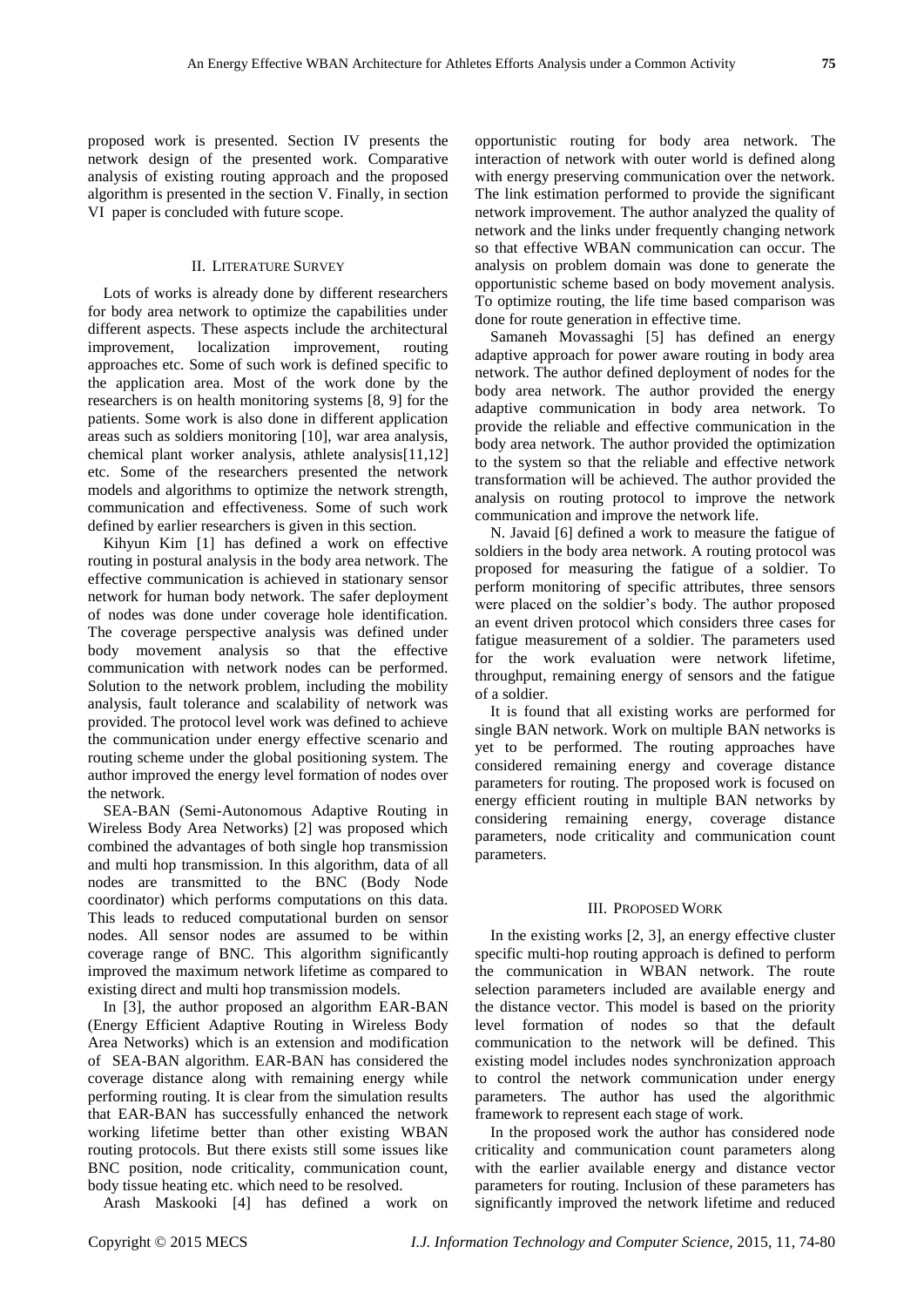}

communication energy wastage.

In this work, the analysis on the multiple athlete's health will be performed. It means, the work will be performed on integrated multiple BAN architecture. Each BAN architecture will be defined for each athlete and the communication analysis will be performed for each athlete. The work is defined here to handle the multiple-BAN architecture along with their inter-communication and intra-communication analysis. The objective of work is to identify the most effective BAN architecture to analyze the physical strength of athlete. Higher the efforts made by an athlete, more energy consumption will occur in BAN network. The presented work includes analysis of the multiple BAN architecture under particular common activity to identify the athlete with maximum physical stamina. The analysis of the work will be performed in terms of communication analysis, network life analysis and athlete efforts analysis.

#### Table 1. Flow of Work

- 1. Set up the BAN architecture with the physical placement of sensors to monitor different activities. The setup will be performed with respective to the athlete.
- 2. Perform the communication over the network based on the activity or the performance measures of the individuals.
- 3. Perform the intra BAN communication to analyze the athlete's activity.
- 4. Generate the overall performance measure in terms of energy consumption and network life.
- 5. Perform the inter-BAN communication between different BAN architectures if required.
- 6. Perform the comparative measures between these BAN architectures to monitor the individual network performance.
- 7. Perform the analysis of work in terms of athlete effort analysis and network communication analysis.
- 8. Identify the high performance athlete under these measures.

The network processing is done here under localization of network along with architectural specifications. Once the network is established, network communication is performed under sensing range and load vectors. The routing communication control over the network is provided. The work is defined under energy and network optimization so that reliable and effective network route over the network will be established.

## *Proposed Routing Algorithm For Intra BAN Routing*

The routing within the single BAN network is defined by the specification of the source and the destination node over the network and to perform the communication so that the reliable communication route over the network will be established. The algorithm for the route generation over the body area network is given hereunder.

Algorithm(N, Src, Dst)

/\* Define a Network with N Nodes with Src and Destination\*/

1. For  $i=1$  to N

[Define N nodes with the Position and Energy Specification]

{ Nodes (i). Position=Random

- Nodes (i). Type=Random(1, 3)
- Nodes (i). Energy=Random

Nodes(i). CommCount=0;

- 2. Set CurNode = Src
- [Set Source Node as Current Node]
- 3. While CurNode != Dst

[Repeat Process Till Destination Node not Occur]

{ Generate the Neighbor List for CurNode called NeighList 4. Set nexthop=NeighList (1)

- 5. For i=1 to NeighList. Length
- { 6. If (Nodes(i).Energy > EThreshold And Distance(i,
	- Dest) < Distance(CurNode, Dest))
- $7<sub>1</sub>$

{

{

}

{

} } }

- 8. If (NeighList(i) . Energy > Nodes(nexthop).Energy And NeighList(i).Type = Info And<br>NeighList(i).CommCount < Threshold And NeighList(i).CommCount < Threshold And NeighList (i).Distance < SensingRange )
- 9. Set nexthop=i;
- } 10. Else If (NeighList(i).Energy > Nodes(nexthop). Energy And NeighList(i).Type = Data And NeighList (i).Distance < Sensing Range)
- 11. Set nexthop  $= i$ ;
- 12. Else If (NeighList(i).CommCount < Threshold And  $NeighList(i).Type = Data And NeighList(i).Distance$ < Sensing Range)
- 13. Set nexthop  $=$  i;
- 14. Nodes(nexthop).Energy = Nodes(nexthop).Energy-Forwarding Energy;
- 15. Path. Add (next hop)
- 16. Nodes(nexthop).CommCount = Nodes(nexthop). CommCount+1
- 17. Set CurNode  $=$  nexthop
- }

}

- 18. Nodes(Src).Energy = Nodes(Src).Energy Transmission Energy;
- 19. Nodes(Dst).Energy = Nodes(Dst).Energy Receiving Energy;

This algorithm has considered the communication count and node criticality along with the remaining energy and the coverage distance parameters for routing in WBAN. These two additional parameters will help in

{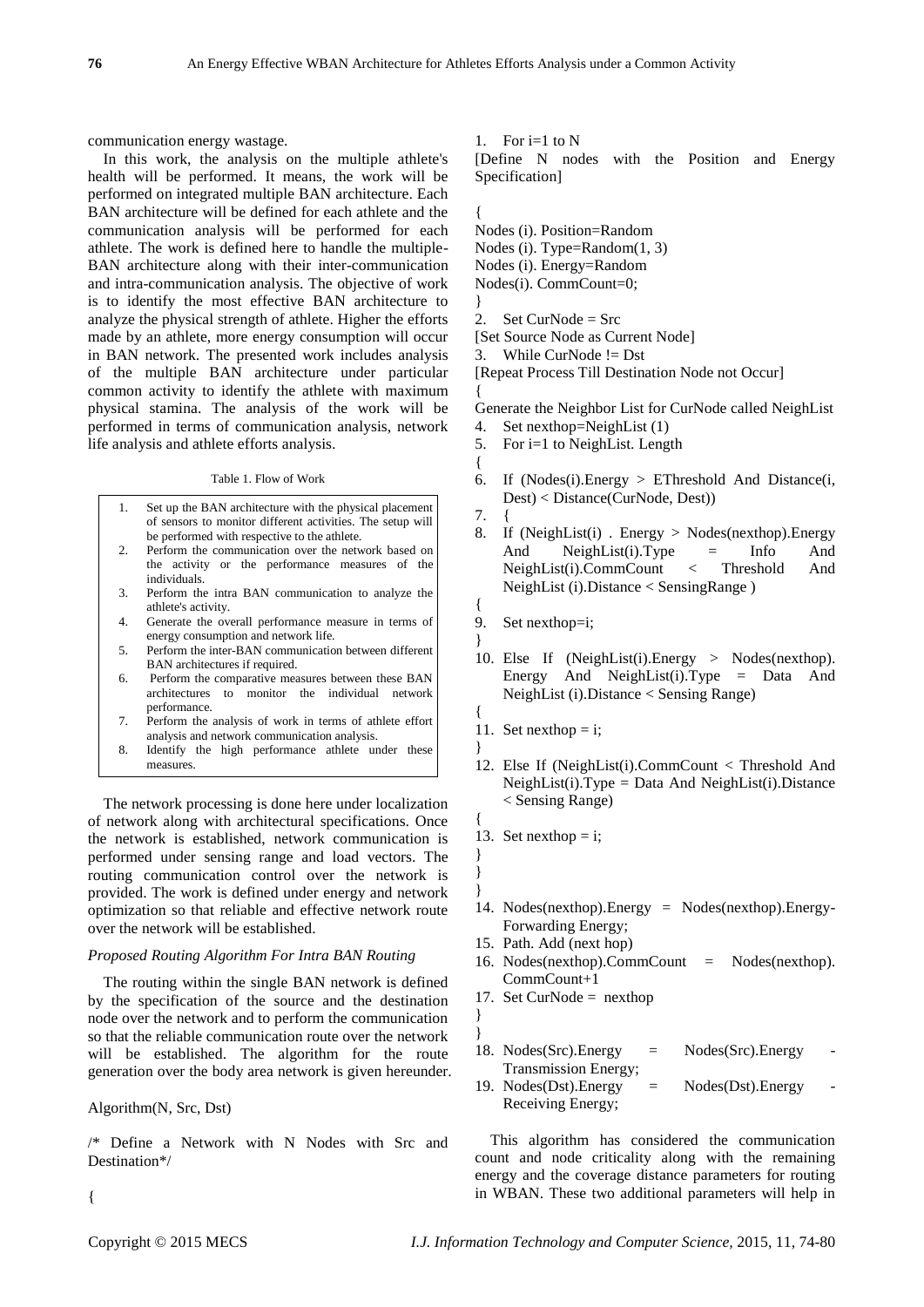achieving maximum network lifetime and will minimize energy consumption in WBAN.

#### VI. NETWORK DESIGN

In this section, the network architecture specification for the multiple BAN architecture is presented for the generation of network area in the critical application specification. In this work, the example of this architecture for the athlete analysis network is used.

Here proposed work is implemented for 6 WBAN networks. In each network there are 7 sensor nodes attached on different body parts. Each node except the controller, collect data about one physiological parameter like body temperature, glucose level, pulse rate, etc. The controller node collects data of remaining nodes and transmit it to the network coordinator. Network coordinator after receiving data of all 6 networks, determine athlete with highest physical stamina by comparing the energy consumption values of all the networks. The network with lower remaining energy value has highest higher energy consumption. Hence network with lowest remaining energy value will have athlete with highest physical stamina.



Fig.2. Multiple WBAN Architecture

In fig 2, network design is shown. Controller node is represented by green color circle and red color circle represent sensing nodes.

## *Network Scenario*

Here the network is defined to control the network communication in multiple BAN networks defined under the application specification. The parameters of the network are given hereunder.

| Table 2. Network Scenario |
|---------------------------|
|---------------------------|

| Parameters                 | Values           |
|----------------------------|------------------|
| Number of Nodes            |                  |
| Initial Energy             | 1 J              |
| <b>Transmission Energy</b> | 50 n J           |
| <b>Forwarding Energy</b>   | 10nJ             |
| Receiving Energy           | 30 n J           |
| Type of Data               | Normal and Video |
| Packet Size (Normal)       | 4Κ               |
| Packet Size (Video)        | 32 K             |

## V. RESULTS

In this section, the comparative results of existing routing approach and proposed routing approach are presented. The comparison over the network is here presented in terms of network communication and network life parameters. Tool used for experimental study is Mat lab.

This section evaluates the performance of existing routing approach with the proposed routing approach. Here energy level comparative results are shown over the network. Round means network operation time in which nodes send data to controller node. We assume that duration of a round is one second. The proposed algorithm is expressed as proposed in the graphs and the previous algorithm represented as existing.



Fig.3. Energy Level Analysis (Existing v/s Proposed)

Here energy level comparative results are shown over the network. Here the x axis represents the communicating rounds and the y axis represents the network energy. The figure shows that the energy level for the network is about 30 J for both existing and proposed network. But the existing approach has given the higher energy loss. In existing work, the network lost all its energy after 50 rounds whereas in case of proposed work, the network energy resides for 1000 rounds.



Fig.4. Dead Node Analysis (Existing v/s Proposed)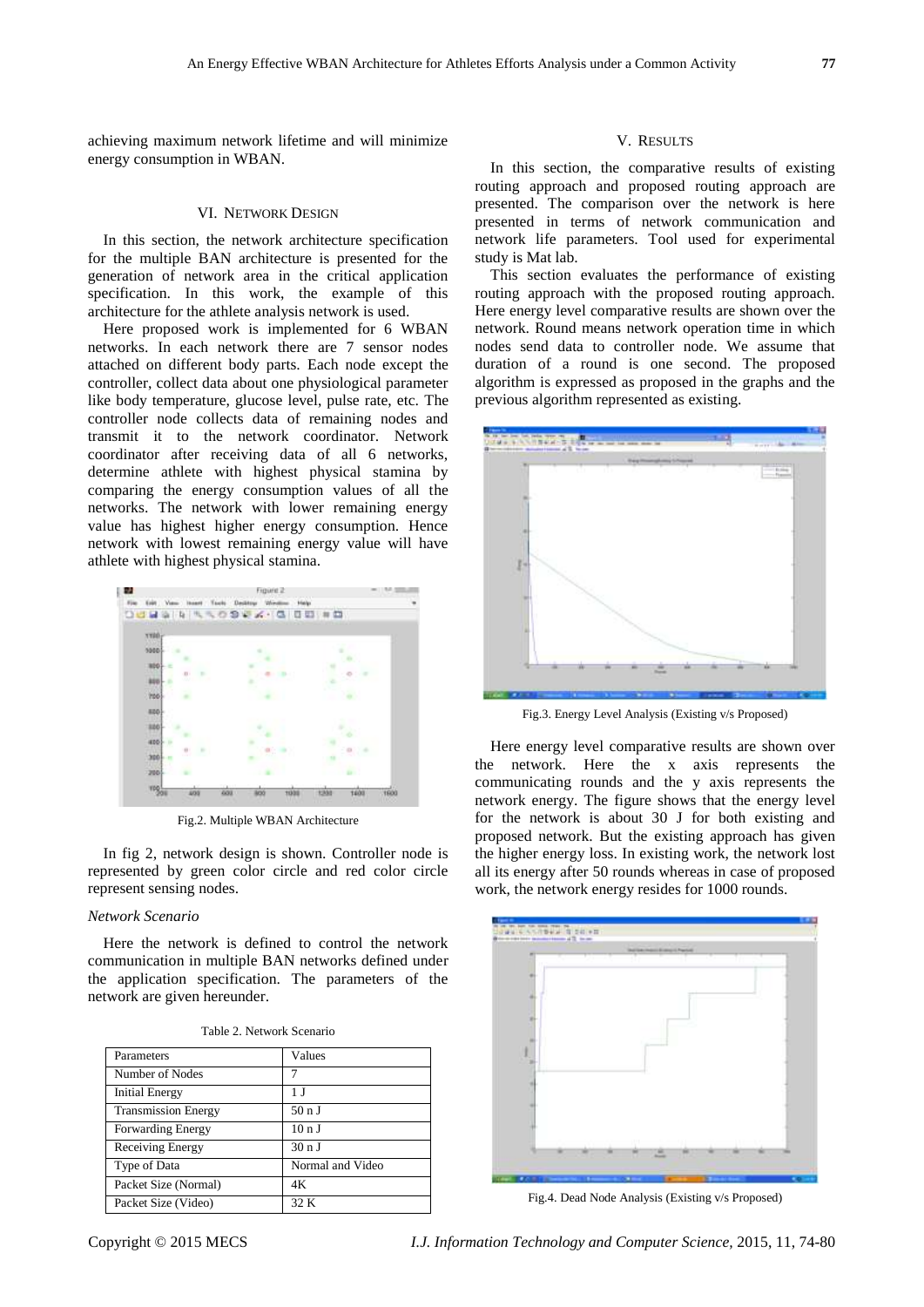Here fig 4 is showing the analysis of existing and proposed approach in terms of network life. The network life is here identified in terms of alive nodes. The figure shows that all nodes are alive initially but after 50 rounds no node is alive in existing approach whereas in case of proposed work, the no node is alive after 900 rounds.



Fig.5. Alive Node Analysis (Existing v/s Proposed )

Here fig 5 is showing the analysis of existing and proposed approach in terms of network life. The network life is here identified in terms of alive nodes. The figure shows that all nodes are alive initially but after 50 rounds no node is alive in existing approach whereas in case of proposed work, the no node is alive after 900 rounds.



Fig.6. Aggregative Energy Analysis

Here the aggregative energy analysis over the network nodes is presented. Here x axis represents the communication rounds and the y axis represents the aggregative network energy. Here energy effective communication over the network is performed. The aggregative energy loss in existing approach is about 23J whereas in case of proposed approach it is about 5.5J. The results show that the proposed work has reduced the energy consumption over the network.



Fig.7. Energy Consumption Level Analysis

Fig: 7 is here defined to perform network energy analysis. Here each bar represents the energy analysis on each player of the network. The figure shows that the energy consumption in most of the networks is same. But where the path establishment is critical, the proposed work is effective. The energy level of network 4 and network 6 is higher in case of proposed work.



Fig.8. Energy Consumption Analysis

In fig 8 network energy analysis is performed. Here each bar represents the energy analysis on each player of the network. The figure shows that the network 1 is having the highest energy where as the least energy is on network 3.

The results are implemented in Mat lab environment. The comparative results show that the presented work has improved the network communication and network life. The results shows that in case of existing work, the network energy remains only up to 50 rounds whereas in case of proposed work, the network life retains up to 900 rounds. It shows the significant improvement in the network life From fig5, it is clear that the most of the networks are having the equal energy consumption and life for existing and proposed approach. But for critical networks 4 and 6, the significant improvement is identified in terms of network life and energy remaining in the network.

When the individual networks in proposed work are compared, it is found that the energy remaining in 1st network is higher so that the BAN 1 has proven its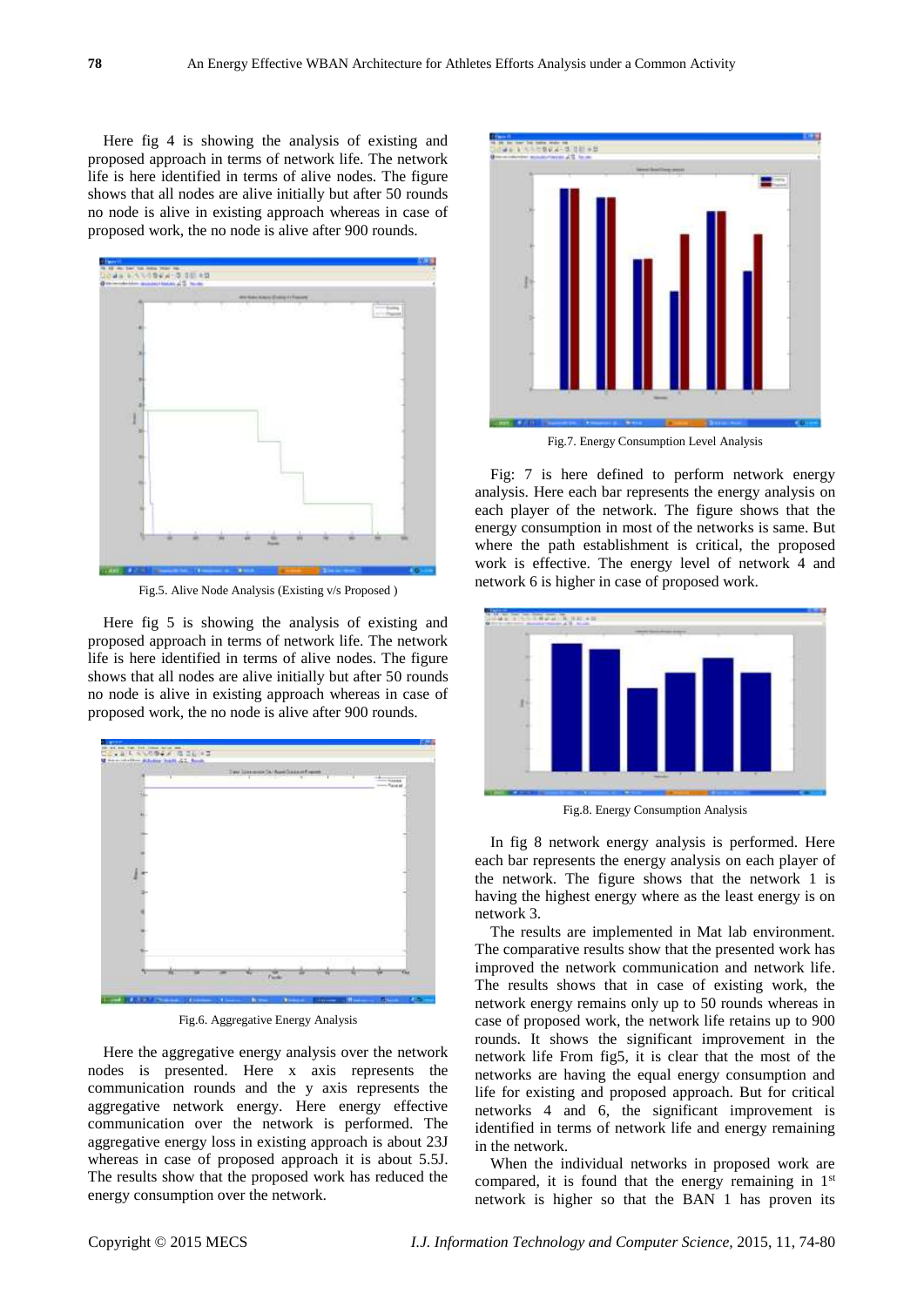strength in terms of its long lasting capability and athlete stamina is weakest. In same way, the energy remaining for BAN 3 is least which shows the athlete with highest stamina.

## VI. CONCLUSION AND FUTURE WORK

In this work, an effective model is defined in a communication control mechanism for multiple BAN networks. The work is defined here to process the network architecture for specialized applications such as monitoring the efforts of athletes or players during some activity or the game. A routing algorithm is proposed and implemented to transmit data between the source and the destination. This algorithm has considered the four parameters which were not adopted earlier by any existing routing approach. The parameters are remaining energy, coverage distance, node criticality and communication count. Either the coverage distance or remaining energy was considered as routing parameter by existing routing approach. The proposed work including all four parameters resulted into higher network lifetime and less energy wastage.

The presented work is defined in two main phases. In the first phase, the communication in the individual body area network is being analyzed and presented with a specification of network route constraint. In this work, an effective communication route is generated over the single body area network under multiple analytic vectors. In the second phase, the comparative analysis between different Body Area Networks is done. The results are implemented in Mat lab environment. The comparative results show that the presented work has improved the network communication and network life. The results shows that in case of existing work, the network energy remains only up to 50 rounds whereas in case of proposed work, the network life retains up to 900 rounds. It shows the significant improvement in the network life. The analysis is also obtained in different networks. The results shows that the energy remaining for different networks and life of different network in case of proposed work is higher.

The proposed work is implemented with 6 BAN networks for 6 athletes. It is found that BAN 3 has minimum remaining energy and highest energy consumption. This means higher efforts leading to higher physical stamina. So, BAN 3 athlete has highest stamina. Likewise, BAN 1 has highest remaining energy which means BAN 3 athlete has lowest stamina.

The comparative analysis is performed under decision vectors such as energy, network life and communication. In future some criticality parameters can also be used for analysis. In this work, the routing is considered as the main operation to analyze the communication behavior over the network. In future some other communication aspects over the network can be considered for analysis.

#### **REFERENCES**

[1] Kihyun Kim, "An Efficient Routing Protocol based on Position Information in Mobile Wireless Body Area Sensor

Networks", 2009 First International Conference on Networks & Communications 978-0-7695-3924-9/09 © 2009 IEEE.

- [2] Md. Tanvir ul Huque et al., "SEA-BAN: Semi Autonomous Adaptive Routing in Wireless Body Area Networks", 7th International Conference on Signal Processing and Communication Systems, IEEE 2013, pp. 1-7
- [3] Md. Tanvir ul Huque et al., "EAR-BAN: Energy Efficient Adaptive Routing in Wireless Body Area Networks", 7th International Conference on Signal Processing and Communication Systems, IEEE 2013, pp. 1-10.
- [4] Arash Maskooki, "Opportunistic Routing for Body Area Network", 1st IEEE International Workshop on Consumer eHealth Platforms, Services and Applications 978-1-4244- 8790-5/11©2011 IEEE.
- [5] Shruti P. Mahambre, "Decentralized Adaptive Routing for Reliability in Event Broker Networks", 2009 15th International Conference on Parallel and Distributed Systems 1521-9097/09 © 2009 IEEE.
- [6] N. Javaid, "Measuring Fatigue of Soldiers in Wireless Body Area Sensor Networks", 2013 Eighth International Conference on Broadband, Wireless Computing, Communication and Applications 978-0-7695-5093-0/13 © 2013 IEEE.
- [7] Samaneh Movassaghi, "Wireless Body Area Networks: A Survey", IEEE Communications Surveys & Tutorials, 2013 IEEE, volume 16, pp. 1658-1686.
- [8] Aravind Kailas, "Wireless Communications Technology in Telehealth Systems", 1st International Conference on Wireless Communication, Vehicular Technology, Information Theory and Aerospace & Electronics Systems Technology, VITAE 2009 IEEE, pp. 926-930.
- [9] Xiaoling Wu, "Optimal Routing in Sensor Networks for Inhome Health Monitoring with Multi-factor Considerations", Sixth Annual IEEE International Conference on Pervasive Computing and Communications 0-7695-3113-X/08© 2008 IEEE.
- [10] N. Javaid, "Measuring Fatigue of Soldiers in Wireless Body Area Sensor Networks", 8th International Conference on Broadband, Wireless Computing, Communication and Applications, 2013 IEEE, pp. 227-231.
- [11] Ashay Dhamdhere.et.al, " Experiments with Wireless Sensor Networks for Real Time Health Monitoring", 35th Conference on Local Area Networks, IEEE 2010, pp. 938- 945.
- [12] Zongjian He .et.al, "A Wearable Wireless Body Area Network for Human Activity Recognition", 6th International Conference on Ubiquitous and Future Networks, 2014 IEEE, pp. 115-119.

## **Authors' Profiles**



**Jyoti Kumari** is M.Tech holder in Computer Science from ITM University of Gurgaon, India. Her current research interests include wireless Body Area Networks.

She received the B.Tech degree from B.P.S Women University Khanpurkalan of Haryana, India in 2013.

She is author of article "A Comprehensive Survey of Routing Protocols in Wireless Sensor Networks" IEEE indexed conference.